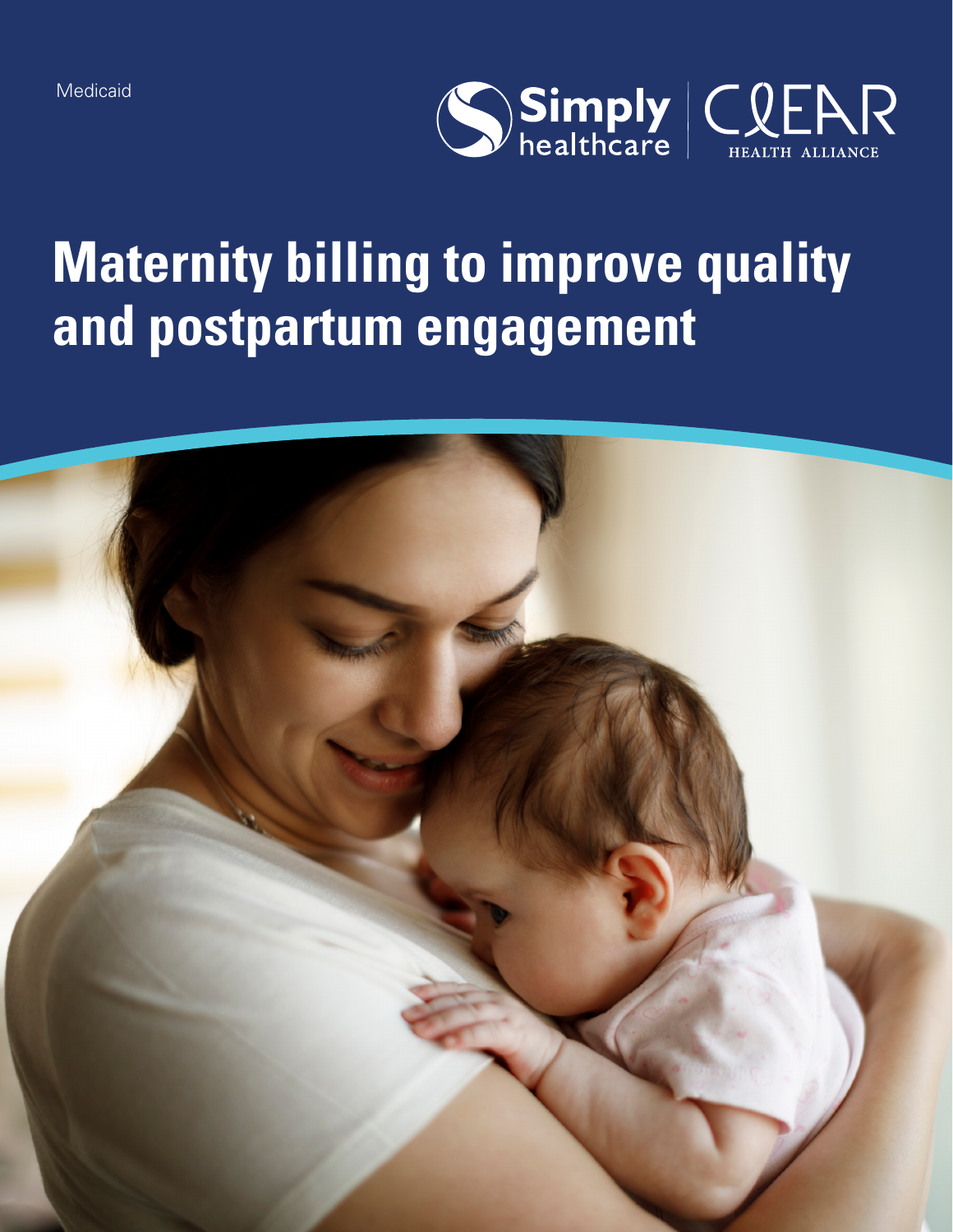Effective March 1, 2022, Simply Healthcare Plans, Inc. (Simply) and Clear Health Alliance (CHA) will not reimburse postpartum visits  $-$  CPT® code 59430, postpartum care only  $-$  if billed in conjunction with a global or bundled CPT code. Simply and CHA will begin reducing payments by paying the claim at the correct rate. This represents the actual procedure rendered at the correct frequency without duplication of payment for services already billed under a global procedure code or a separately billed procedure code for all bundled delivery claims if the postpartum CPT Category II code (Table 1.2) is not submitted within timely filing (180 days) to verify postpartum visit completion.

In the 2019 issue brief from the Centers for Medicare & Medicaid Services (CMS), various payment strategies were analyzed to promote postpartum visit engagement across the nation. It was found that fee-for-service (FFS) payments were linked to improved quality.

#### **Global/bundled payments**

Most states across the nation pay for maternity care in Medicaid and CHIP using a global payment for professional services provided during the perinatal period, including prenatal care, labor and delivery, and postpartum care. Another common form of payment used are bundled payments. Bundled payments include all routine professional services provided during labor and delivery, and postpartum care.

Per CMS,<sup>2</sup> this type of global/bundled payment is often triggered by the delivery and is not tied to performance on quality metrics. This payment structure can inadvertently function as a disincentive to the provision of postpartum care because providers receive the same payment, regardless of whether the woman attends the postpartum visit. CMS also identified that global/bundled payments can create data quality and measurement issues because providers bill for the entire pregnancy episode rather than the component services included in the global or bundled CPT code, making it hard to track postpartum visits without undertaking costly medical chart review.1

Simply and CHA maternity services reimbursement policy states that providers must bill antepartum care, deliveries, and postpartum care as individual services.4 Simply and CHA do not allow reimbursement for global obstetrical codes unless provider, state, federal, or CMS contracts and/or requirements indicate otherwise. Simply and CHA will not reimburse for duplicate services during the course of the pregnancy.4

## **Billing routine perinatal care and delivery as individual services example:**

Providers should use the appropriate CPT codes (Table 1.1) for antepartum and postpartum care. Simply and CHA cover 14 visits for low-risk pregnancies and 18 visits for high-risk pregnancies during the antepartum period, and up to three postpartum visits within 90 days following delivery.5

### **Table 1.1 Antepartum and postpartum CPT codes**

| <b>Antepartum</b>                                                                                                        | <b>Postpartum</b>                 |
|--------------------------------------------------------------------------------------------------------------------------|-----------------------------------|
| H1000: Prenatal visit(s)                                                                                                 | 59430:<br>Postpartum<br>care only |
| H1001: Prenatal visit with completion of<br><b>Healthy Start Prenatal Risk Screening</b>                                 |                                   |
| H1001 TG: Used when Healthy Start Prenatal<br>Risk Screening is completed during the first<br>trimester of the pregnancy |                                   |

#### **Delivery services only CPT codes:**

| <b>Codes</b> | <b>Description</b>                                                                                                              |
|--------------|---------------------------------------------------------------------------------------------------------------------------------|
| 59409        | Vaginal delivery only (with or without episiotomy<br>and/or forceps)                                                            |
| 59514        | Cesarean delivery only                                                                                                          |
| 59612        | Vaginal delivery only, after previous cesarean<br>delivery (with or without episiotomy and/or<br>forceps)                       |
| 59622*       | Cesarean delivery only, following attempted<br>vaginal delivery after previous cesarean delivery,<br>including postpartum care* |

#### **Routine hospital visits**

| <b>Codes</b> | <b>Description</b>                                      |
|--------------|---------------------------------------------------------|
| ICD-10 code  | Encounter for care and examination of                   |
| Z39.0        | mother immediately after delivery <sup>1</sup>          |
| 99231, 99238 | Vaginal delivery: one inpatient visit, one<br>discharge |
| 99231,       | Cesarean delivery: two inpatient visits, one            |
| 99232, 99238 | discharge                                               |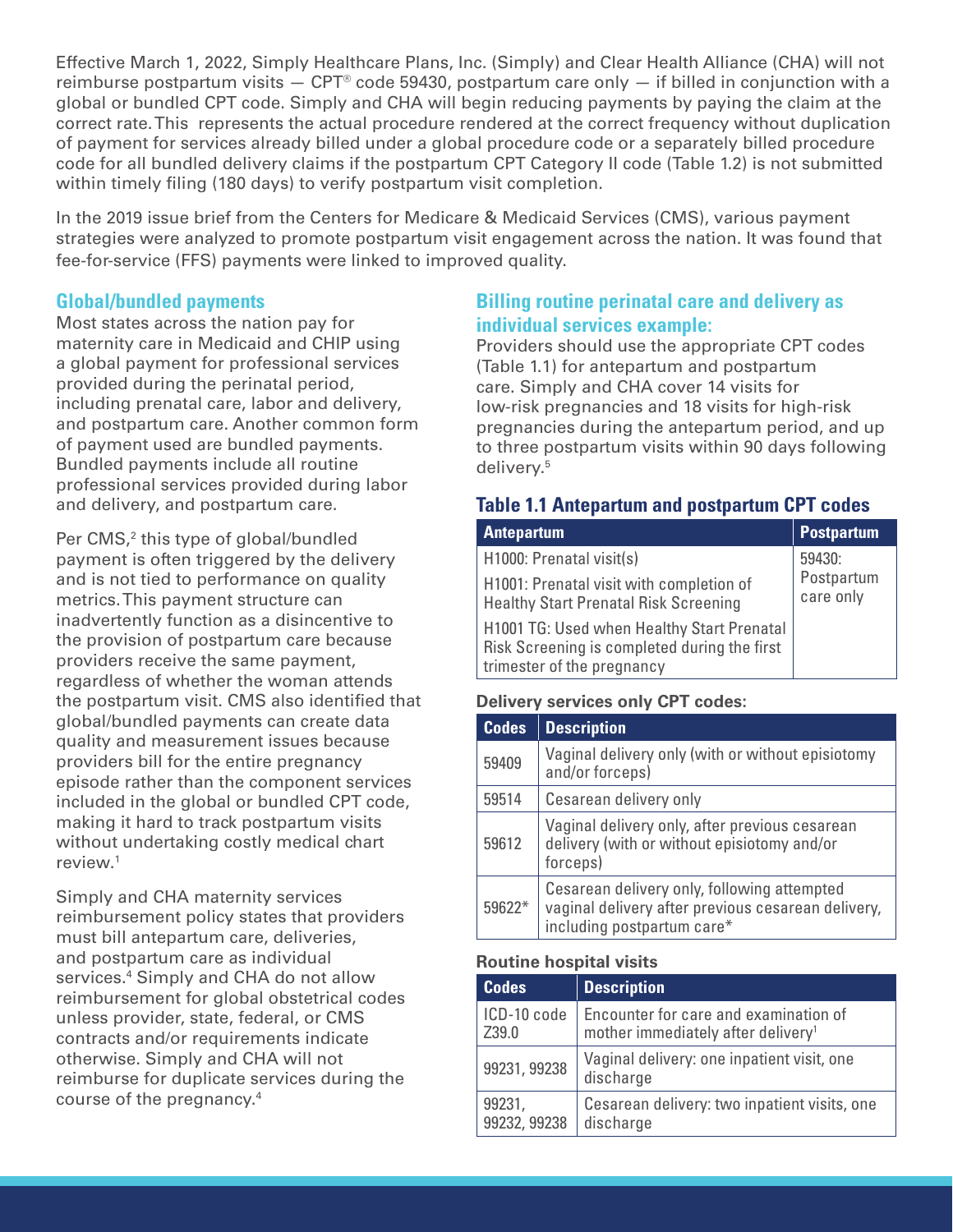## **Billing routine perinatal care as global services example:**

| <b>Global CPT codes for entire pregnancy episode:</b> |                                                                                                                                                                                |  |
|-------------------------------------------------------|--------------------------------------------------------------------------------------------------------------------------------------------------------------------------------|--|
| 59400                                                 | Routine obstetric care including antepartum<br>care, vaginal delivery (with or without<br>episiotomy, and/or forceps), and postpartum<br>care                                  |  |
| 59510                                                 | Routine obstetric care including antepartum<br>care, cesarean delivery, and postpartum care                                                                                    |  |
| 59610                                                 | Routine obstetric care including antepartum<br>care, vaginal delivery (with or without<br>episiotomy, and/or forceps), and postpartum<br>care after previous cesarean delivery |  |
| 59618                                                 | Routine obstetric care including antepartum<br>care, cesarean delivery, and postpartum care<br>following attempted vaginal delivery                                            |  |

When using a global payment for professional services provided during the entire perinatal period, providers should submit the appropriate CPT Category II codes (Table 1.2) for antepartum and postpartum care visits. Simply and CHA cover 14 visits for low-risk pregnancies, 18 visits for high-risk pregnancies during the antepartum period, and three postpartum visits within 90 days following delivery.5

## **Bundled CPT codes for routine labor and delivery and postpartum care (inpatient and outpatient care) service example:**

| <b>Code</b> | <b>Description</b>                                                                                                                   |  |
|-------------|--------------------------------------------------------------------------------------------------------------------------------------|--|
| 59410       | Vaginal delivery only (with or without<br>episiotomy and/or forceps); including<br>postpartum care                                   |  |
| 59515       | Cesarean delivery only; including postpartum<br>care                                                                                 |  |
| 59614       | Vaginal delivery only, after previous cesarean<br>delivery (with or without episiotomy and/or<br>forceps); including postpartum care |  |
| 59622*      | Cesarean delivery only, following attempted<br>vaginal delivery after previous cesarean<br>delivery, including postpartum care       |  |

When bundling payments for all routine professional services provided during labor and delivery and postpartum care, providers should submit the appropriate CPT Category II codes (Table 1.2) for postpartum care visits. Simply and CHA recommend three postpartum visits within 90 days following delivery.<sup>3</sup>

## **Table 1.2 Antepartum and postpartum CPT Category II codes**

| Antepartum                           | Postpartum                            |
|--------------------------------------|---------------------------------------|
| 0500F - Initial prenatal visit       | $\vert$ 0503F $\mathrm{-}$ Postpartum |
| 0501F - Routine prenatal visit       | visit                                 |
| 0502F - Subsequent prenatal<br>visit |                                       |

#### **Outcome of delivery/weeks of gestation:**

Providers are required to use the appropriate diagnosis code on professional delivery service claims to indicate the outcome of delivery. Diagnosis codes that indicate the applicable gestational weeks of pregnancy are required on all professional delivery service claims and are recommended for all other pregnancyrelated claims. Failure to report the appropriate diagnosis code will result in denial of the claim.

\* Exception: When submitting bundle bill CPT code 59622, provider may also bill up to three postpartum visits (CPT code 59430) within 90 days following delivery. Delivery services only CPT code 59620, cesarean delivery only, following attempted vaginal delivery after previous cesarean delivery, is not on the *2021 AHCA Practitioner Fee Schedule*. 3